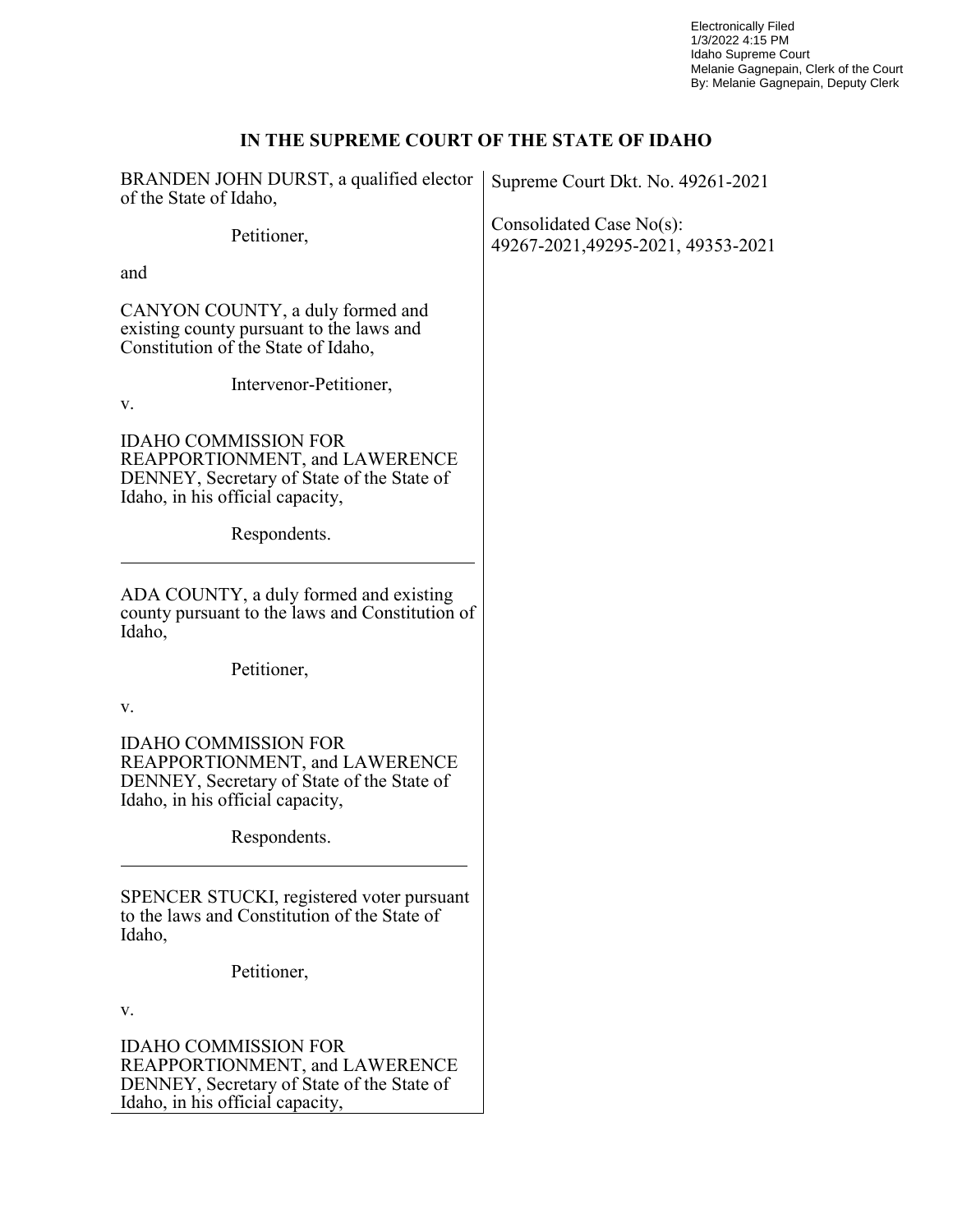Respondents.

CHIEF J. ALLAN, a registered voter of the State of Idaho and Chairman of the Coeur d'Alene, Tribe, and DEVON BOYER, a registered voter of the State of Idaho and the Shoshone-Bannock Tribes,

Petitioners,

v.

IDAHO COMMISSION FOR REAPPORTIONMENT, and LAWERENCE DENNEY, Secretary of State of the State of Idaho, in his official capacity,

Respondents.

### **RESPONDENTS IDAHO COMMISSION FOR REAPPORTIONMENT AND LAWERENCE DENNEY'S RESPONSE BRIEF TO INTERVENOR-PETITIONER CANYON COUNTY**

HON. LAWRENCE G. WASDEN Idaho Attorney General

BRIAN P. KANE Chief Deputy

STEVEN L. OLSEN Chief, Civil Litigation

MEGAN A. LARRONDO ROBERT A. BERRY CORY M. CARONE Deputy Attorneys General P.O. Box 83720 Boise, ID 83720-0010 [megan.larrondo@ag.idaho.gov](mailto:megan.larrondo@ag.idaho.gov) [robert.berry@ag.idaho.gov](mailto:robert.berry@ag.idaho.gov) [cory.carone@ag.idaho.gov](mailto:cory.carone@ag.idaho.gov)

*Attorneys for Respondents*

JAN M. BENNETTS Ada County Prosecuting Attorney LORNA K. JORGENSEN LEON J. SAMUELS Deputy Ada County Prosecuting Attorneys 200 W. Front St Boise, ID 83702 [civipafiles@adacounty.id.gov](mailto:civipafiles@adacounty.id.gov)

*Attorneys for Petitioner Ada County*

DEBORAH A. FERGUSON CRAIG H. DURHAM Ferguson Durham, PLLC 223 N. 6th Street, Suite 325 Boise, Idaho, 83702 [daf@fergusondurham.com](mailto:daf@fergusondurham.com)  [chd@fergusondurham.com](mailto:chd@fergusondurham.com) 

*Attorneys for Petitioners Chief Allan and Devon Boyer*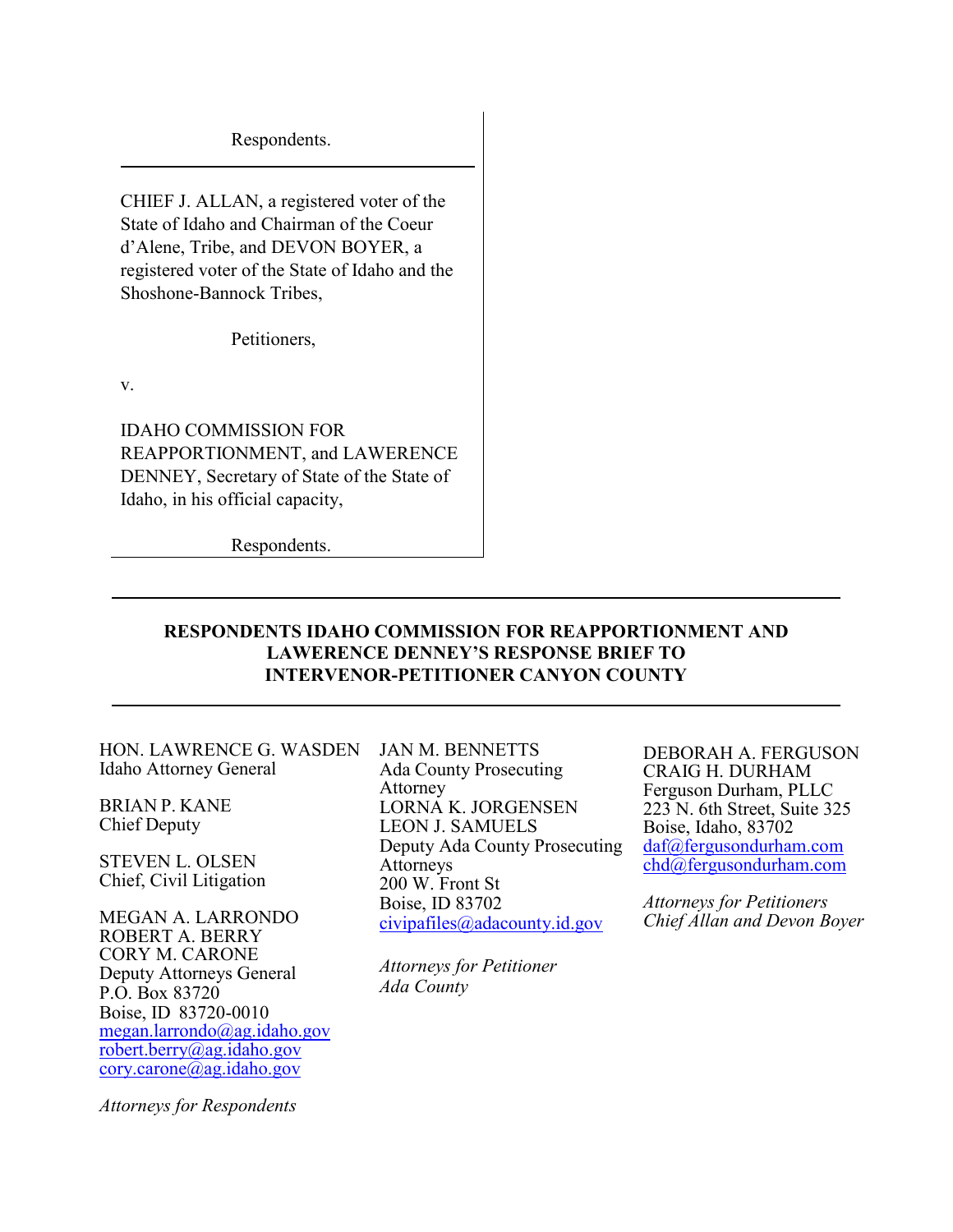SPENCER E. STUCKI 5046 Independence Ave. Chubbuck, ID 83202 [commffelect@gmail.com](mailto:commffelect@gmail.com)

*Pro Se Petitioner* 

BRYAN D. SMITH BRYAN N. ZOLLINGER Smith, Driscoll & Associates, PLLC 414 Shoup Ave. P.O. Box 50731 Idaho Falls, ID 83405 [bds@eidaholaw.com](mailto:bds@eidaholaw.com)

*Attorneys for Petitioner Branden Durst*

BRYAN F. TAYLOR Canyon County Prosecuting Attorney ALEXIS KLEMPEL Deputy Prosecuting Attorney 1115 Albany Street Caldwell, Idaho 83605 [civilefile@canyoncounty.id.gov](mailto:civilefile@canyoncounty.id.gov)

*Attorneys for Intervenor-Petitioner Canyon County*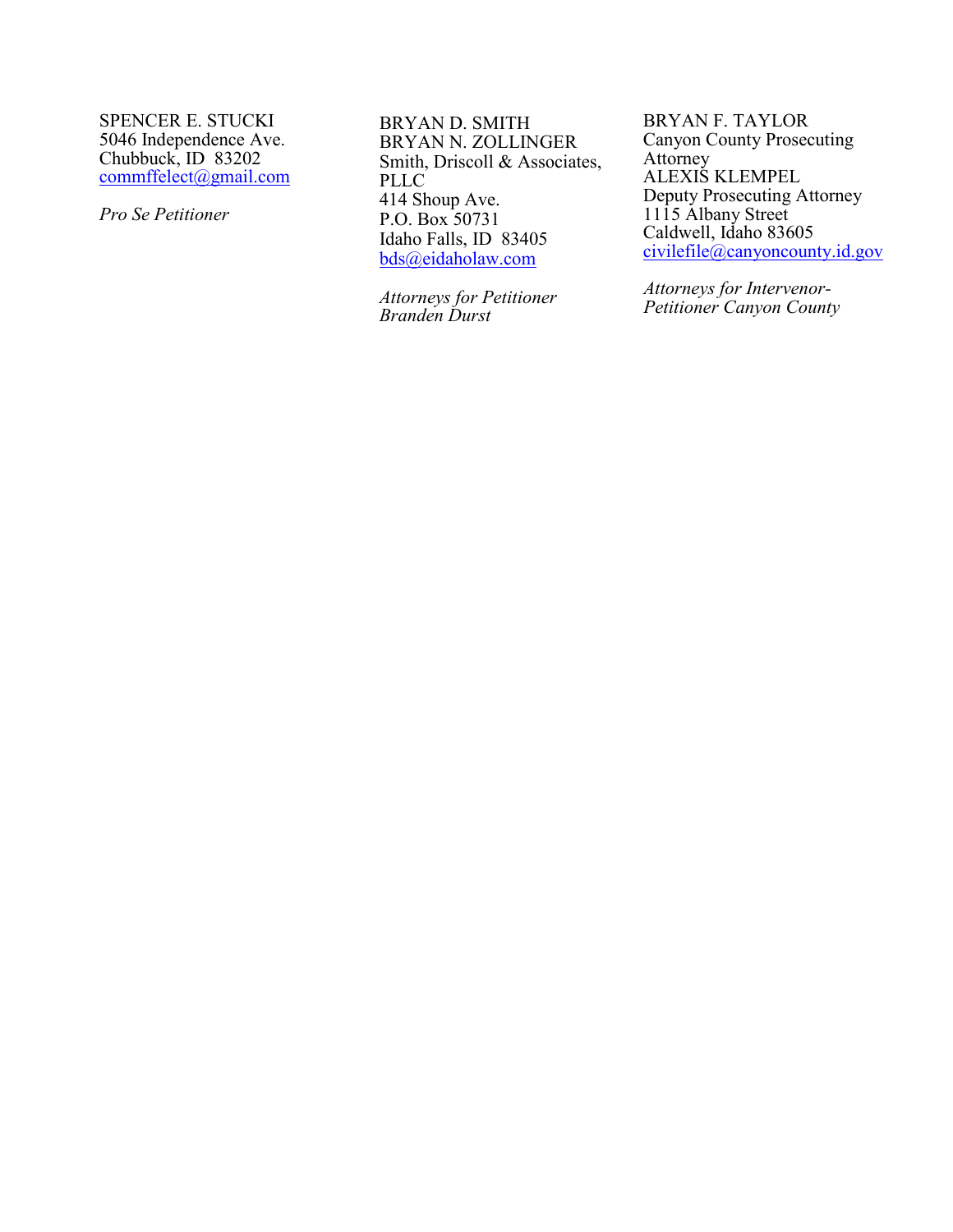# **TABLE OF CONTENTS**

| I.   |                                                                                                                                               |
|------|-----------------------------------------------------------------------------------------------------------------------------------------------|
| II.  |                                                                                                                                               |
| III. |                                                                                                                                               |
| IV.  |                                                                                                                                               |
|      | A. Like Chairmen Allan and Boyer, Canyon County misunderstands the<br>requirements of the U.S. Constitution's Equal Protection Clause and the |
|      |                                                                                                                                               |
|      | Canyon County has not established that the Commission should have<br>i.                                                                       |
|      | The Commission is not required to consider the total number of<br>$\overline{11}$ .                                                           |
|      |                                                                                                                                               |
| V.   |                                                                                                                                               |
|      |                                                                                                                                               |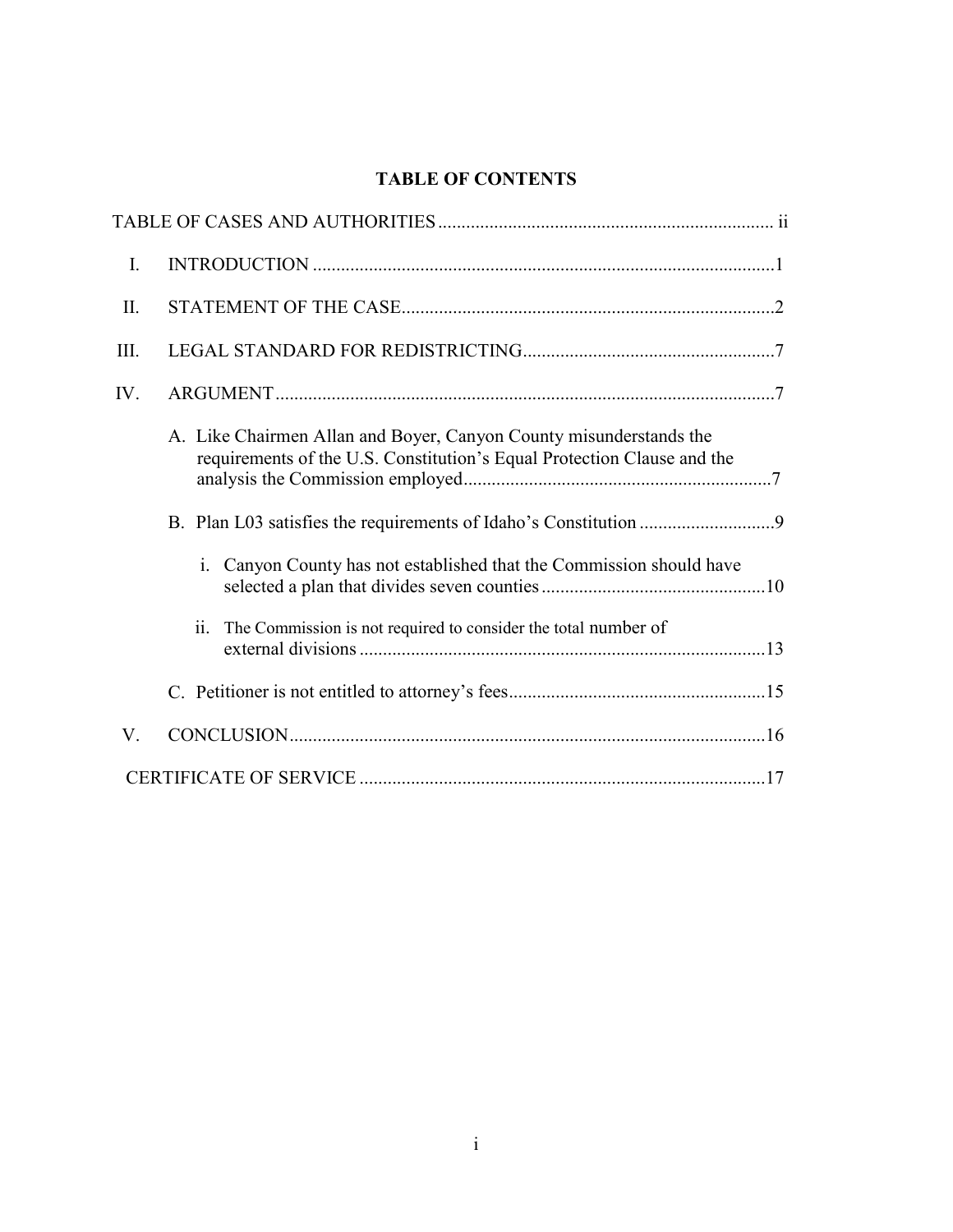# TABLE OF CASES AND AUTHORITIES

# **CASES**

| Bingham County v. Idaho Comm'n for Reapportionment, |
|-----------------------------------------------------|
| Bonneville County v. Ysursa,                        |
| Brown v. Thompson,                                  |
| Coeur D'Alene Tribe v. Denney,                      |
| Laughy v. Idaho Dep't of Transp.,                   |
| Reynolds v. Sims,                                   |
| Roman v. Sincock,                                   |
| Twin Falls County v. Idaho Comm'n on Redistricting, |
| Ware v. City of Kendrick,                           |
| <b>CONSTITUTIONS</b>                                |
|                                                     |
|                                                     |
|                                                     |
| <b>STATUTES</b>                                     |
|                                                     |
|                                                     |
|                                                     |
|                                                     |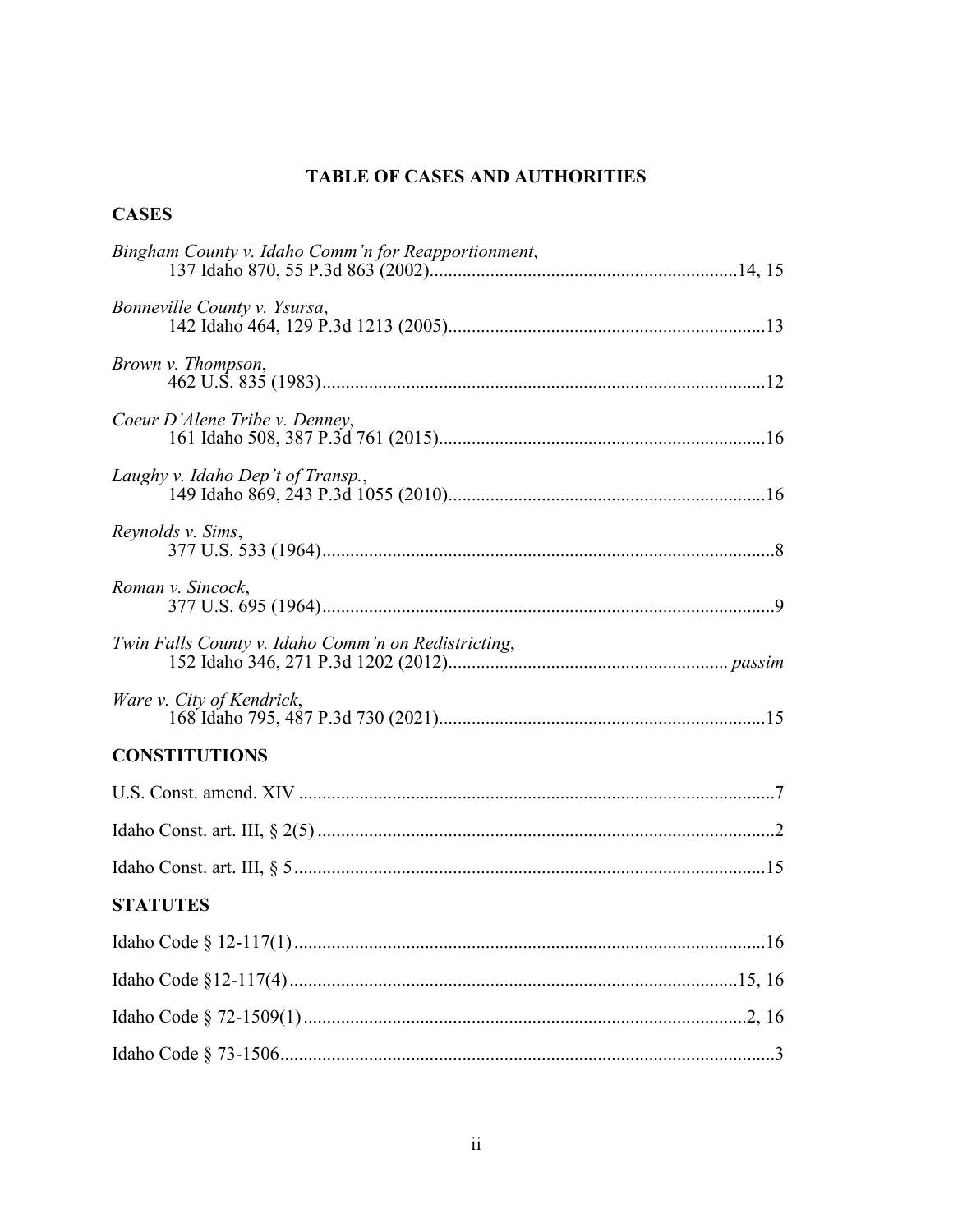#### **I. INTRODUCTION**

Much like Ada County, Intervenor-Petitioner Canyon County is unhappy that the Idaho Commission for Reapportionment ("Commission") could not completely grant its requests when drawing districts in certain neighborhoods. So again like Ada County, Canyon County now argues that the Commission *must* adopt a legislative plan that divides seven counties even though Canyon County previously advocated for a legislative plan that divides eight counties. The law does not reward that hypocrisy.

The six-member, bi-partisan Commission reasonably determined that Plans L075, L076, and L079 violate the Equal Protection Clause of the U.S. Constitution because, among other things, they create districts that are drawn to hit or slide just under 10% deviation and have regional deviations that severely under-populate northern Idaho districts and over-populate southern Idaho districts. The Court should defer to that reasonable determination, as opposed to allowing anyone who submits a map to the Commission that skates in at 10% deviation or slightly less to invalidate the Commission's careful judgment just because the Commission is unable to compel testimony under oath during its months of public hearings or take discovery during the appeal of its redistricting plan to determine the actual motivations of the third-party map drafters.

Further, *stare decisis* requires following *Twin Falls County v. Idaho Comm'n on Redistricting*, 152 Idaho 346, 271 P.3d 1202 (2012) and looking at the number of counties split, not the total number of external divisions created. This Court should decline to create new rules that further prevent the Commission from considering and protecting communities of interest. While Ada and Canyon Counties, at this particular moment in time, apparently believe it favors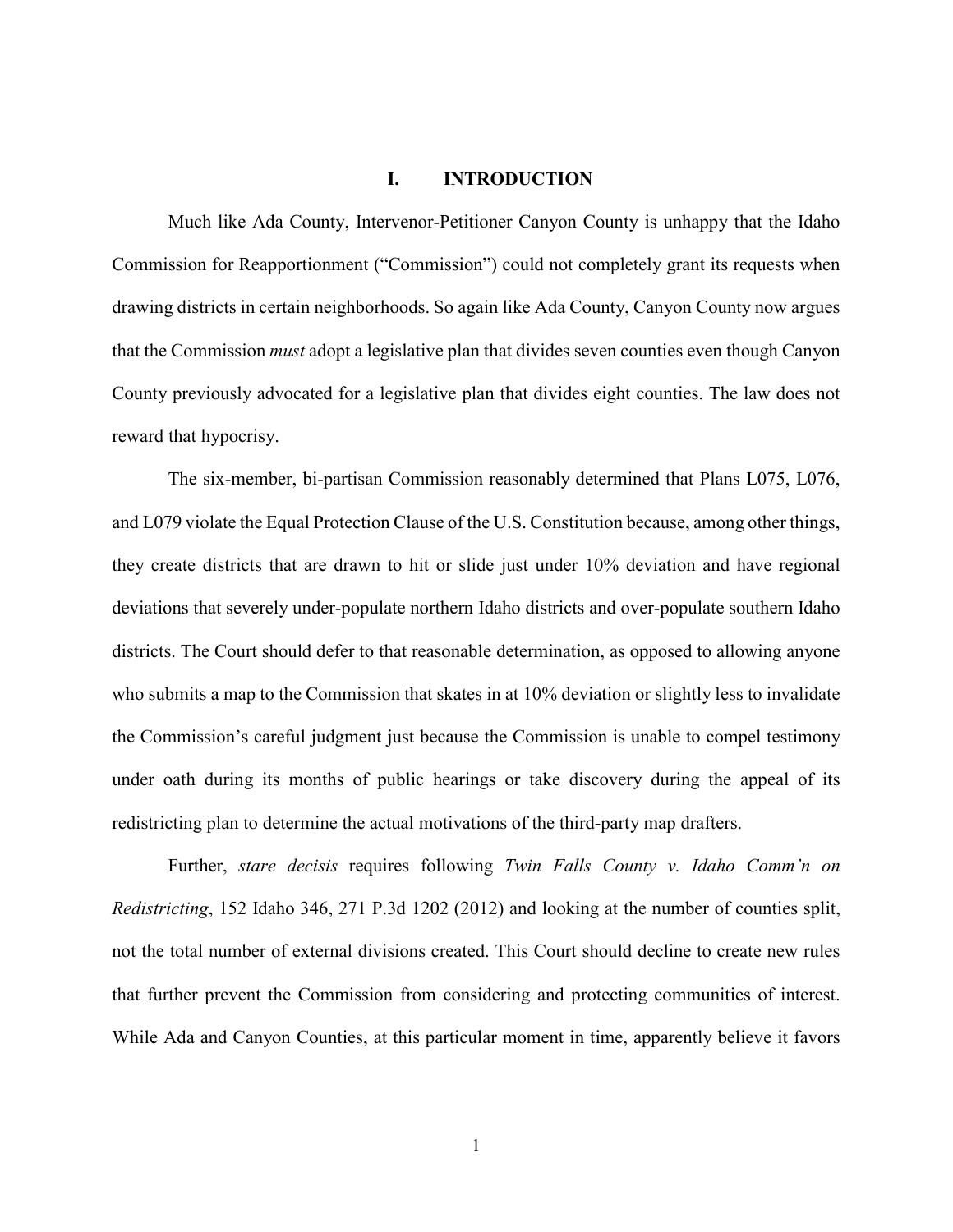their interests to straitjacket the Commission's decision-making with a new Idaho Constitution county division requirement, in the long-term and for other communities of interest across the state, such as tribal communities, such precedent would only hinder the Commission's ability to give sufficient consideration to communities of interest. The Court should deny Canyon County's request for relief.

#### **II. STATEMENT OF THE CASE**

Intervenor-Petitioner Canyon County has intervened in the consolidated original proceedings brought under article III, section 2(5) of the Idaho Constitution and Idaho Code § 72- 1509(1) challenging legislative redistricting Plan L03. For the sake of brevity, Respondents incorporate the Statement of the Case previously set forth in the Corrected Respondents Idaho Commission for Reapportionment's and Lawerence Denney's Response Brief ("Corrected Response Brief to Durst and Ada County"). *See id.* at 2–14. Respondents add the following statements unique to Intervenor-Petitioner Canyon County.

Canyon County "is the second most populous county in the state, with 231,105 people." Final Report at 21. Previously, residents of Canyon County could vote for 15 legislators in 5 districts.<sup>[1](#page-6-0)</sup> Final Report, App. XIV at 3 (districts 9-13). Under Plan L03, residents of Canyon County can vote for 18 legislators in 6 districts. Final Report at 44–54, 71–73 (districts 9–13 and 23).

<span id="page-6-0"></span><sup>&</sup>lt;sup>1</sup> Under the prior plan, Districts 10 through 13 were wholly internal districts. Final Report, App. XIV at 3. District 9 contained part of Canyon County along with Payette, Washington, and Adams Counties. *Id.*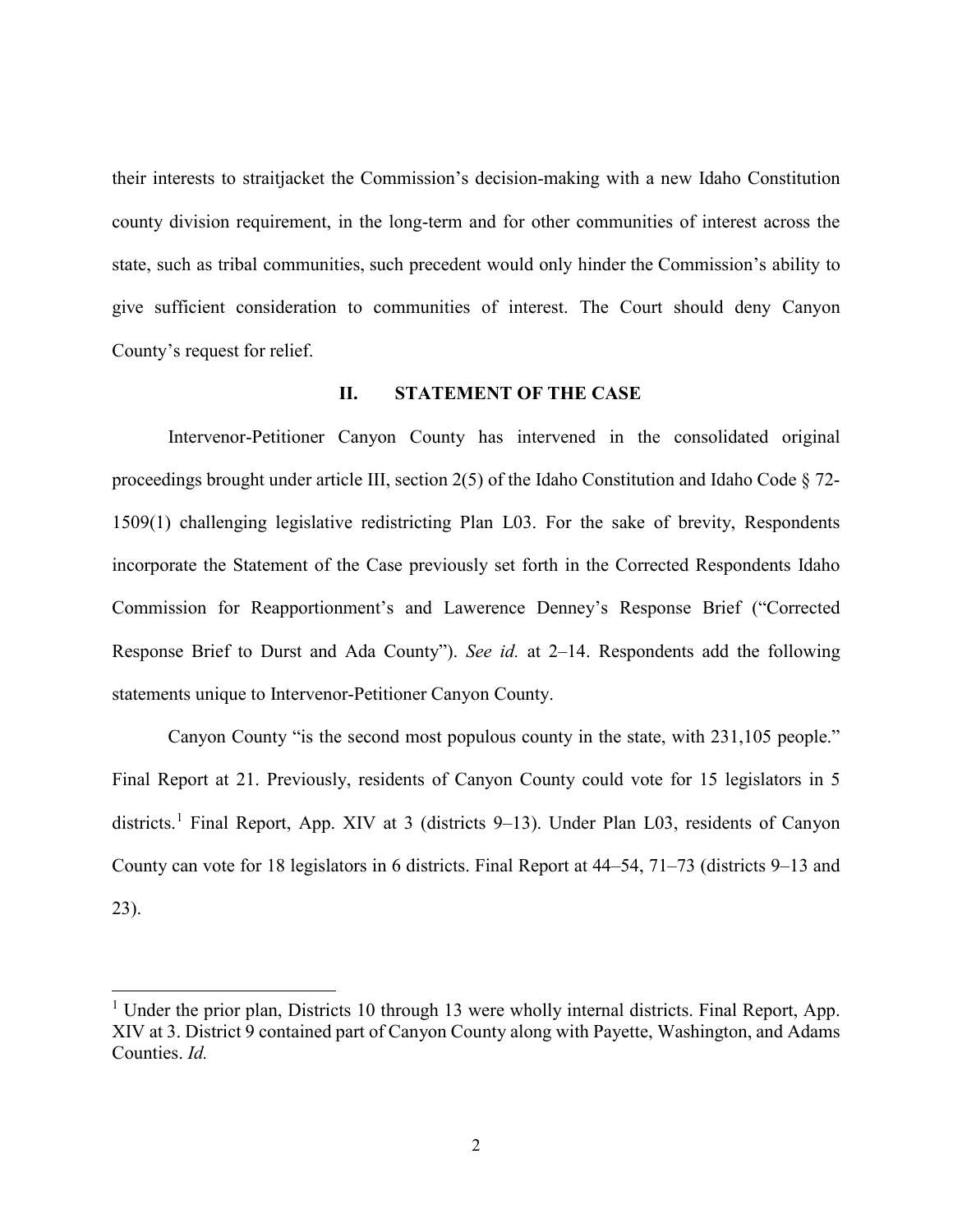Although Canyon County would apparently prefer to ignore it, on November 2, 2021, Canyon County submitted a letter to the Commission supporting Plan L072. Final Report, App. XIII at 9–11. Plan L072 divides eight counties and has a deviation of 9.58%. Final Report at 55; Final Report, App. XII at 114. Canyon County supported Plan L072 because, in its view, Plan L072 preserved the traditional neighborhoods that it cared about, avoided oddly shaped districts, and did not mix Ada and Canyon Counties with parts of less populated neighboring counties. Final Report, App. XIII at 9–10. Canyon County did not advocate for dividing only seven counties. *Id.*

After balancing Canyon County's interests and interests throughout the entire state, the Commission adopted Plan L03, which resulted in Canyon County having three wholly internal districts (districts 11, 12, and 13), Final Report at 49–54, and three partially external districts (districts 9, 10, and 23). *Id.* at 44–49, 71–73. As Canyon County admits, "the Commission worked diligently in crafting [Plan] L03." Intervenor-Petitioner Canyon County's Opening Brief ("Canyon County's Brief") at 3. The Commission "performed in an exemplary fashion," making "detailed findings of fact, clearly explaining how the plan was developed, the steps it took to comply with one-person, one-vote requirements, its rationale for dividing or splitting counties, and how it applied the legislative guidelines in I.C. § 73-1506." *Id.* at 3 (quoting *Twin Falls County*, 152 Idaho at 351–52, 271 P.3d at 1207–08 (Jones, J., dissenting)).

As with the 2011 redistricting plan, the Commission found that Canyon County cannot be divided only internally to form districts of an ideal district size. The ideal district size is 52,546. Final Report at 10. If Canyon County were internally divided four times, each district would have, on average, a population of 57,776 resulting in an overpopulation of 5,230 people and a 9.95%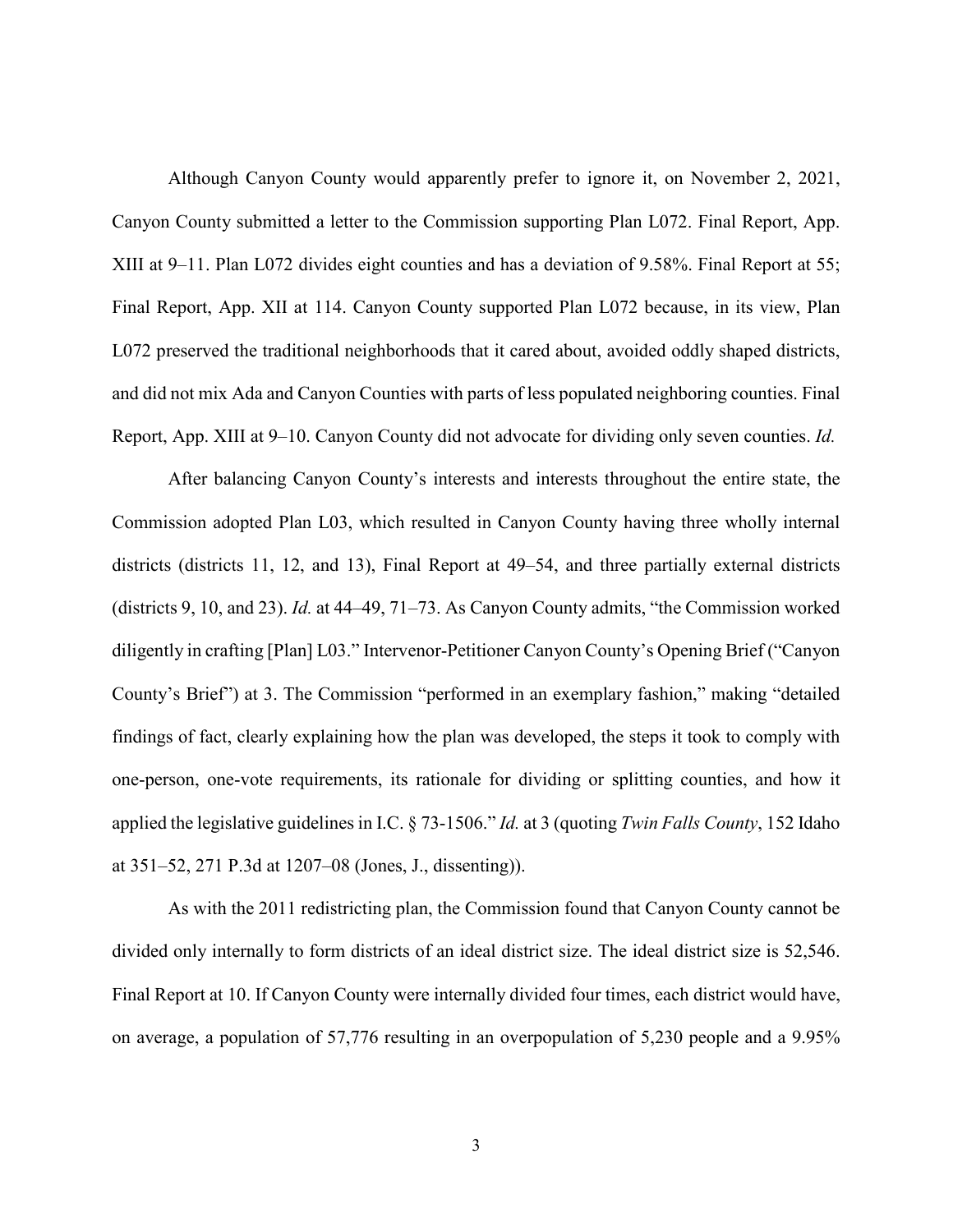deviation per district. *Id.* at 21. If Canyon County were internally divided five times, each district would have, on average, a population of 46,221 resulting in an underpopulation of 6,325 people and a -12% deviation per district. *Id.* The Commission determined that Canyon County must be split externally because it was "mathematically impossible to create a redistricting plan that presumptively satisfies equal protection standards without externally splitting Canyon County." *Id.*

The Commission took great care in creating the three partially external districts that contain portions of Canyon County. Plan L03's district 9 is composed of many of the same counties as in prior redistricting cycles. Final Report at 46 ("Finally, on a historical note, these counties have all been combined together in the last two redistricting cycles."). District 9 contains a part of Canyon County along with Payette and Washington Counties. *Id.* at 44. When describing the areas contained in district 9, the Commission found that "many of them [are] rural or small communities" of similar population size and that they "share[] similar legislative concerns." *Id.* at 45. It found that this district was "well-balanced," with Canyon County contributing 17,074 residents and Payette and Washington Counties contributing 25,386 and 10,500 residents, respectively. *Id.*  Neither Washington nor Payette County are populous enough to constitute self-contained districts. *Id.* at 46. The Commission determined that each component county population was sizeable enough that their interests should be taken into consideration. *Id.* at 45–46. Thus, the Commission found "that this district preserves traditional neighborhoods and local communities of interest to the maximum extent possible" and that it complies with the requirements of the U.S. and Idaho Constitutions. *Id.* at 46.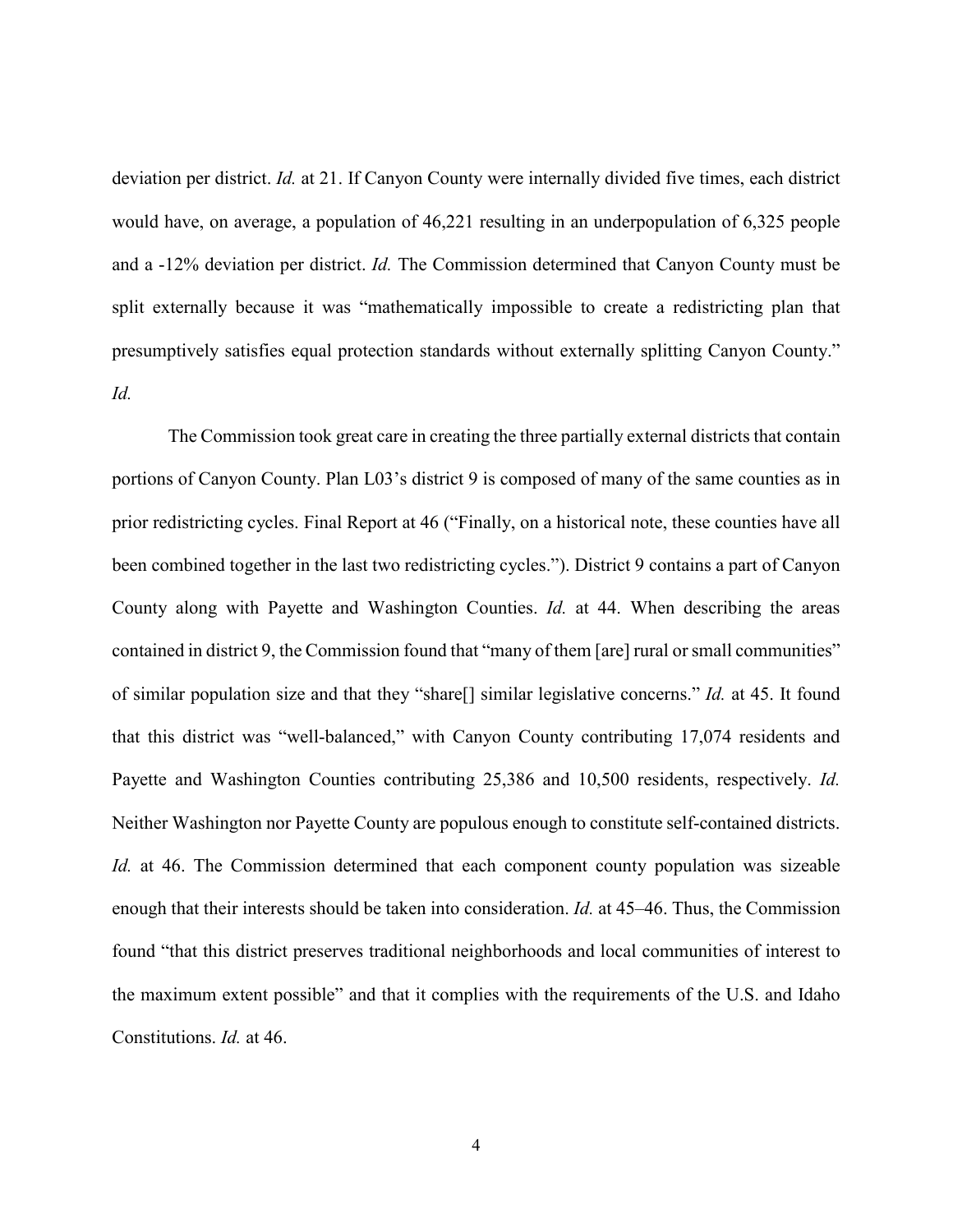District 10 combines a portion of Canyon County with a portion of Ada County. *Id.* at 47. It has a total population of 53,498 with a 1.81% deviation from ideal district size. *Id.* It includes 40,635 Canyon County residents, the cities of Middleton and Star, $<sup>2</sup>$  $<sup>2</sup>$  $<sup>2</sup>$  part of the city of Nampa, and</sup> other parts of Canyon County. *Id.* at 47–48*.* The Commission found that Middleton and Star separately and together are communities of interest and that crossing the county line is necessary to keep Star together. *Id.* at 48–49 ("With regard to this specific district, the Commission finds that the external division is further justified based on the close ties and connection between Middleton and Star, as well as Star's status as a cross‐county city."). The Commission noted that Plan L072, which was endorsed by Ada and Canyon County Commissioners, also combines both cities. *Id.* at 48. The Commission found "that this district preserves traditional neighborhoods and local communities of interest to the maximum extent possible." *Id.* The Commission further found that this district complies with the requirements of the U.S. and Idaho Constitutions. *Id.* at 49.

Like Plan L072, for which Canyon County advocated, district 23 combines a portion of Canyon County with Owyhee County and a portion of Ada County. Final Report at 71. It has a total population of 53,424 with a deviation of 1.67% from ideal district size. *Id.* Ada County contributes 28,542 residents while Canyon and Owyhee Counties contribute 12,969 and 11,913 residents, respectively. *Id*. Owyhee County requires joinder due to its small population and the limited availability of contiguous counties. *Id.* at 72. The Commission combined "less densely populated areas of Ada and Canyon Counties with Owyhee County, because the areas included in

<span id="page-9-0"></span><sup>2</sup> Star crosses the Ada-Canyon county line. *Id.* at 47.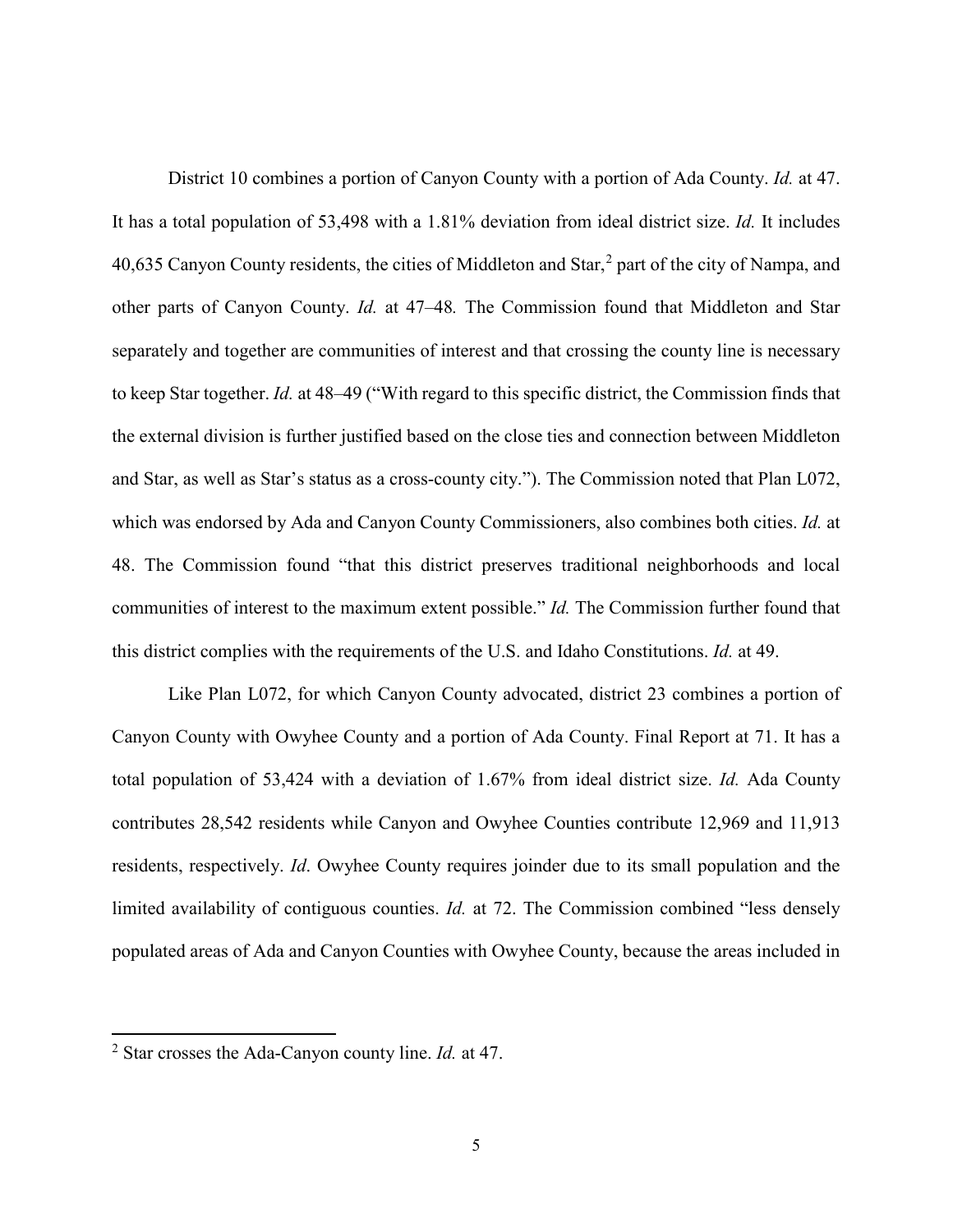the district, many of them rural or small communities, have similar legislative concerns." *Id.* District 23 contains most of Kuna and Melba, which "were described as a community of interest in public testimony." *Id.* The Commission found "that this district preserves traditional neighborhoods and local communities of interest to the maximum extent possible." *Id.* It also found that this district complies with the requirements of the Equal Protection Clause while minimizing county divisions. *Id.*

The remaining districts within Canyon County are all internal districts (districts 11, 12 and 13). *Id.* at 49–54. Those three districts range in population from 53,363 to 53,581 with deviations between 1.55% to 1.97%. *Id.* The Commission gave Canyon County's November 2, 2021 letter careful consideration, as evidenced by the fact that in Plan L03 the Commission removed a portion of Meridian that in Plan L02 was combined with a portion of Canyon County. *See* Final Report, App. XIII at 10 (Canyon County objecting to the joinder of a portion of Meridian with a portion of Canyon County's commercial buildings); *compare* Final Report, App. XI at 7 (Plan L03's District 21 does not join a portion of Meridian with a portion of Canyon County) *with* Final Report, App. XI at 6 (Plan L02's District 17 joins a portion of Meridian with a portion of Canyon County).

Preferring its own judgment to that of the Commission, Canyon County petitioned to intervene in the challenges that Petitioners Durst and Ada County had already brought, belatedly advocating for previously ignored plans. Like Petitioners Ada County and Chairmen Allan and Boyer, whose testimony before the Commission contradicted the position they now take on appeal, Canyon County asserts that the Commission must adopt a plan that divides seven counties, even though it previously advocated for a plan that divides eight counties.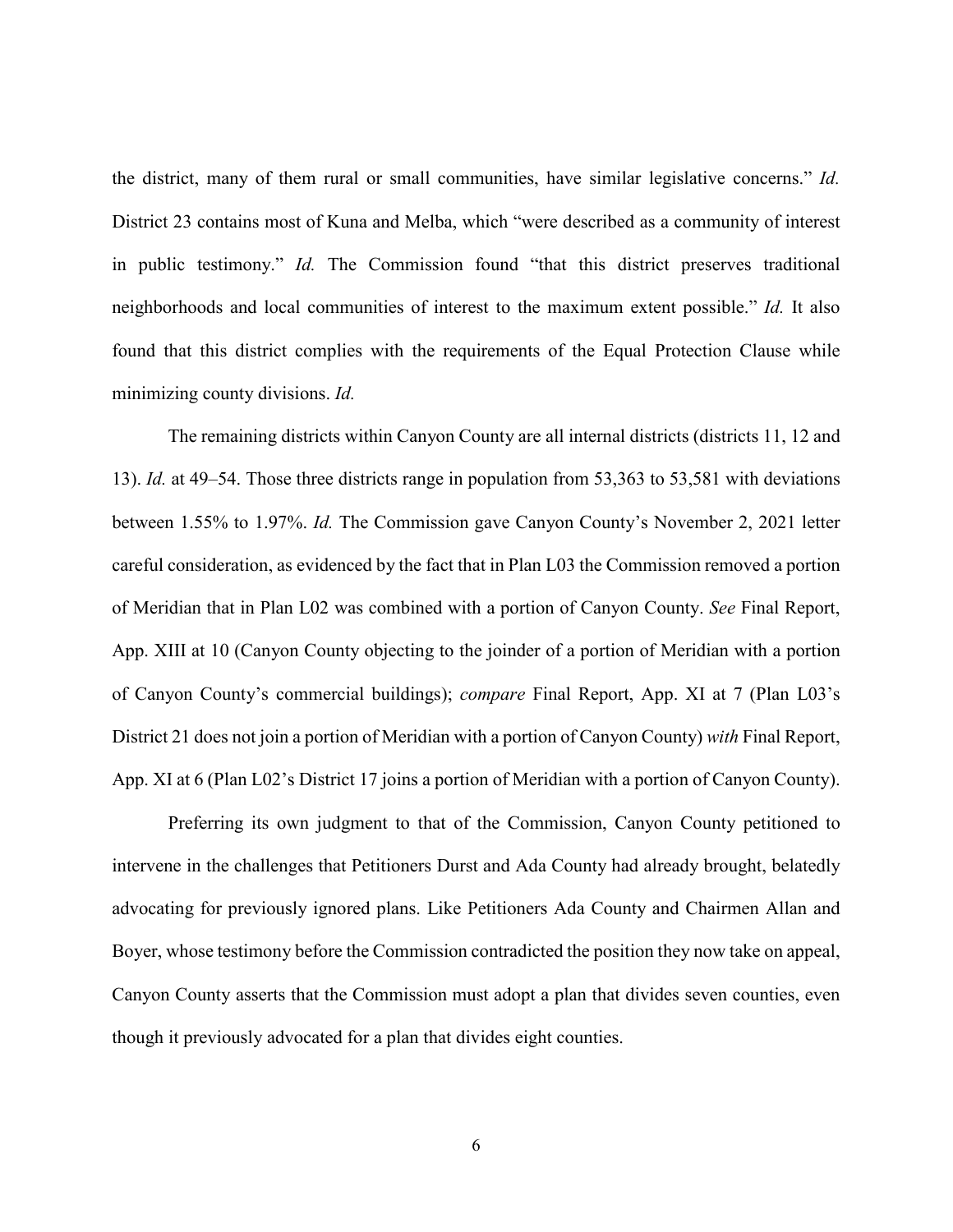#### **III. LEGAL STANDARD FOR REDISTRICTING**

Respondents incorporate the Legal Standard for Redistricting as set forth in their Corrected Response Brief to Durst and Ada County. *Id.* at 14–16. In short, the legal hierarchy that governs redistricting is as follows. First, the Plan must comply with the Equal Protection Clause of the Fourteenth Amendment to the U.S. Constitution, which requires districts to be as equal in population as practicable while allowing for some deviation to achieve a legitimate state consideration. *Twin Falls County*, 152 Idaho at 348, 271 P.3d at 1204; *see also* Corrected Response Brief to Durst and Ada County at 16–19. Second, the Plan must comply with the Idaho Constitution, which prohibits the division of counties except to the extent necessary to meet the requirements of the U.S. Constitution. *Twin Falls County*, 152 Idaho at 349, 271 P.3d at 1205. Finally, the Plan must comply with Idaho's statutes to the extent that it is able given the constitutional requirements. *Id.*

#### **IV. ARGUMENT**

### **A. Like Chairmen Allan and Boyer, Canyon County misunderstands the requirements of the U.S. Constitution's Equal Protection Clause and the analysis the Commission employed.**

Canyon County erroneously urges this Court to reject the analysis the Commission employed to determine compliance with the Equal Protection Clause, mischaracterizing the Commission as having pursued a "more stringent sub-six percent maximum deviation" than the Equal Protection Clause requires. Canyon County's Brief at 11. Canyon County repeats Chairmen Allan and Boyer's misinterpretation of the Commission's reapportionment analysis. Respondents hereby incorporate their briefs in response to Petitioners Durst and Ada County and in response to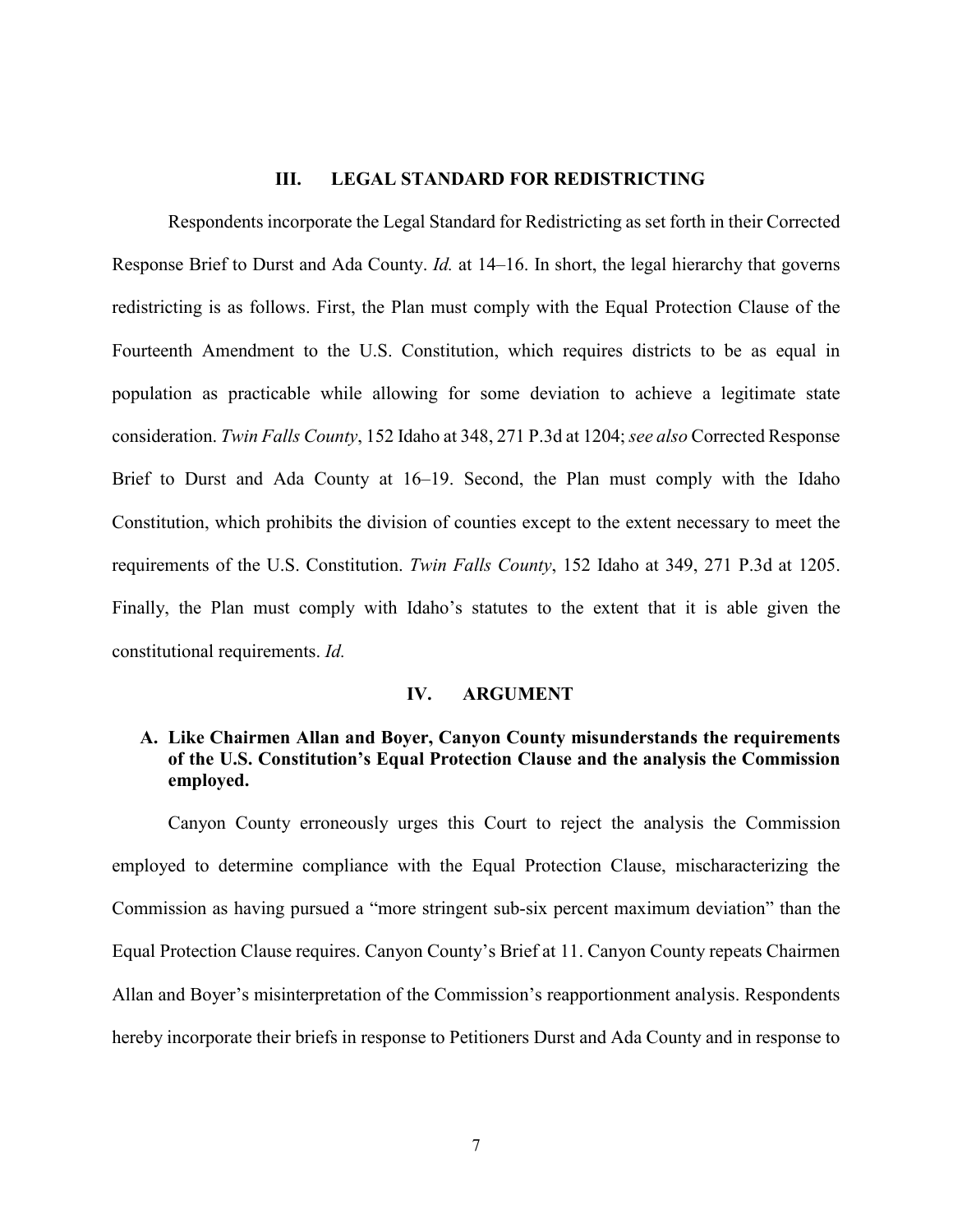Chairmen Allan and Boyer to respond to Canyon County's flawed arguments. *See* Respondents Idaho Commission for Reapportionment and Lawerence Denney's Response Brief to Petitioners Chief J. Allan and Devon Boyer ("Response Brief to Allan and Boyer") at 13–17; Corrected Response Brief to Durst and Ada County at 16–19.

In brief, as the Commission correctly recognized, the Equal Protection Clause requires an "honest and good faith effort to construct districts . . . as nearly of equal population as is practicable." *Reynolds v. Sims*, 377 U.S. 533, 577, 84 S. Ct. 1362, 1390, 12 L. Ed. 2d 506 (1964); Final Report at 5–7; Corrected Response Brief to Durst and Ada County at 17–19. The U.S. Constitution permits deviations from equal population only when justified by "legitimate considerations incident to the effectuation of a rational state policy." *Reynolds*, 377 U.S. at 579, 84 S. Ct. at 1390; Final Report at 5–7; Corrected Response Brief to Durst and Ada County at 16– 19. Thus, the Commission tried to remain "as close as possible to the ideal district size while still effectuating state policy." Response Brief to Allan and Boyer at 13–14 (quoting Final Report at 10–11). As explained in the Response Brief to Allan and Boyer, the Commission rejected any strict numerical touchstone while it worked to draw legislative districts as close to equal population as practicable while preserving as many counties as possible. *Id* at 14*.* The Commission properly worked from the presumption that it would not craft a district greater than 5% (positive or negative) from ideal district size without a compelling justification because such a district would likely put pressure on the allowable deviations for other districts and result in unequal deviations and regional favoritism. *Id.* In other words, the Commission's concern was not hitting some arbitrary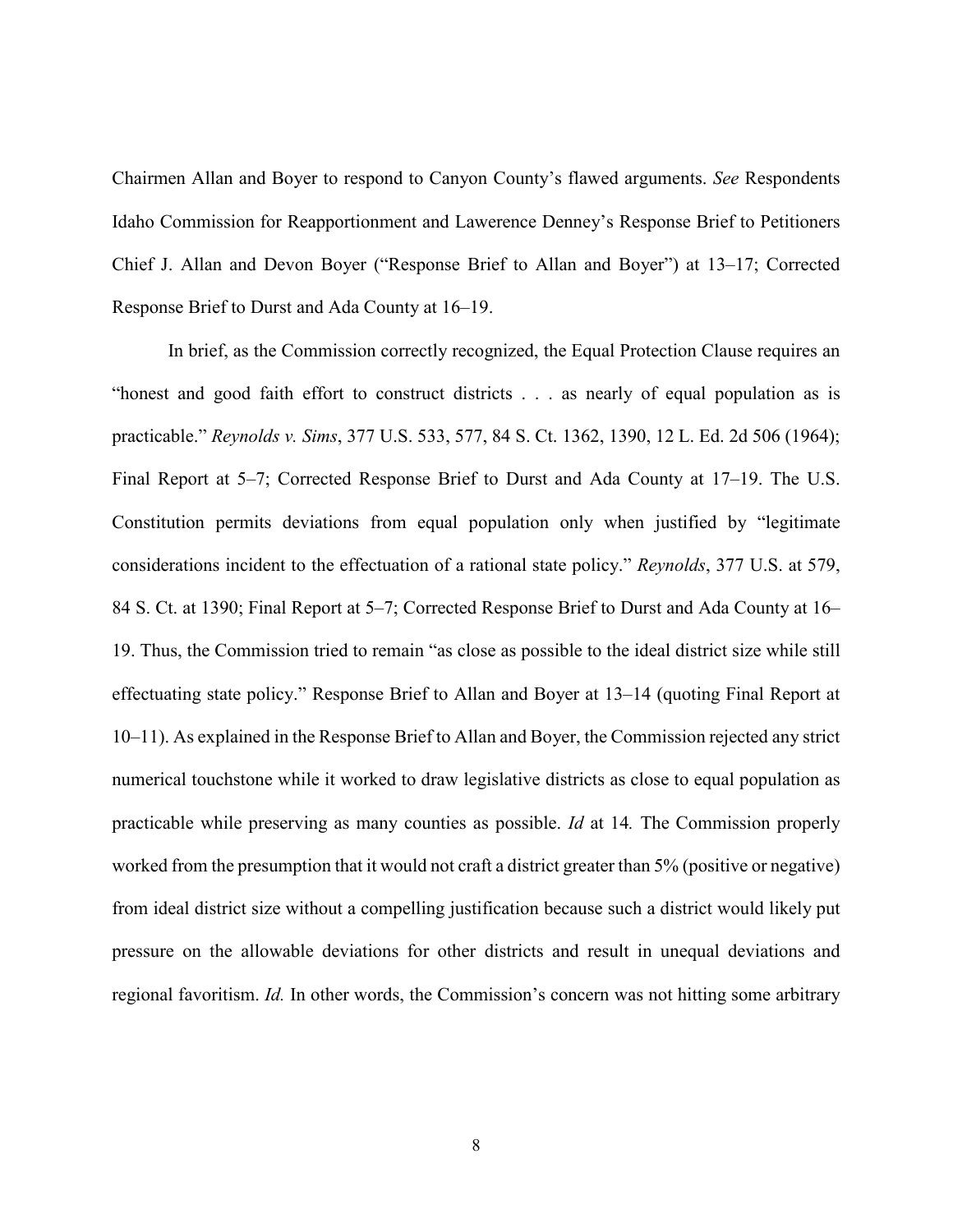total 5% deviation, but making sure the deviations were distributed as evenly throughout the state as practicable, thus putting Idaho's voters on as even footing as practicable.

While Canyon County correctly admits that there is no mathematical test for compliance with the Equal Protection Clause, Canyon County's Brief at 4, it promptly abandons its own admission. Canyon County argues, without support, that in most cases the Commission *must* reach a deviation of 10% in order to accommodate legitimate state interests. Canyon County cites no precedent for its assumption, which actually contradicts case law. *See, e.g.*, *Roman v. Sincock*, 377 U.S. 695, 710, 84 S. Ct. 1458, 12 L. Ed. 2d 620 (1964) (rejecting "the District Court's attempt to state in mathematical language the constitutionally permissible bounds of discretion in deviating from apportionment according to population"). If the Commission had solely sought to hit 10% deviation and split the smallest number of counties possible within that 10% deviation, it would have been guilty of the arbitrary number crunching that violates the Equal Protection Clause. *See* Response Brief to Allan and Boyer at 15.

#### **B. Plan L03 satisfies the requirements of Idaho's Constitution.**

While Canyon County previously advocated for a legislative plan that, like Plan L03, divides eight counties, it now asserts that the Idaho Constitution requires adopting a plan that divides only seven counties and limits the number of external divisions. This inconsistent position should not be condoned.

As Canyon County's arguments overlap with arguments made by Petitioners Durst and Ada County, Respondents incorporate Section IV.B previously set forth in Respondents' Corrected Response Brief to Petitioners Durst and Ada County. *Id* at 19–41.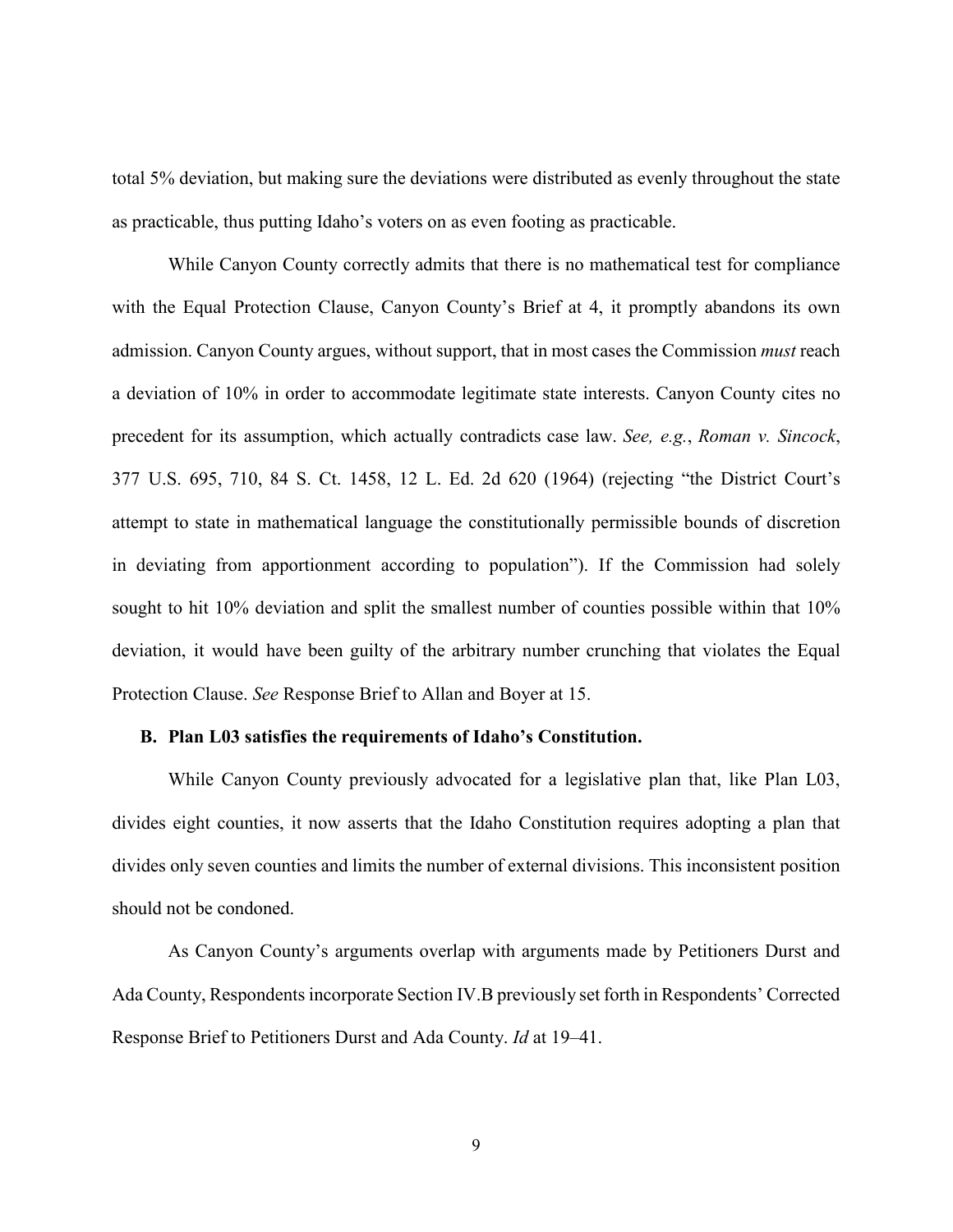## i. Canyon County has not established that the Commission should have selected a plan that divides seven counties.

Plans L075, L076, and L079 do not establish that the Commission could select a plan that divides seven counties and complies with the Equal Protection Clause. As the Commission previously explained, those plans, *inter alia*, "appear to have been drawn to get to or just under the 10% deviation and stop, which itself suggests a violation of the Equal Protection Clause." *Id.* at 23. They also "impermissibly demonstrate regional favoritism" by "significantly underpopulat [ing] districts in northern Idaho at the expense of fast-growing southern Idaho." *Id.* at 24; *see also* Response Brief to Allan and Boyer, App. A.

Canyon County's primary response is that "[t]here is no evidence that population was not the starting point and control criterion . . . nor is there any evidence that any of those plans were created for some irrational or improper purpose." Canyon County's Brief at 7. That argument, however, demonstrates precisely why the Court must defer to the Commission's analysis of whether a proposed plan violates the Equal Protection Clause when applying the *Twin Falls County* rule, as discussed in the Corrected Response Brief to Durst and Ada County.<sup>[3](#page-14-0)</sup> *Id.* at 27– 32.

While deviations of less or greater than 10% may be permissible to achieve certain goals under the Equal Protection Clause, confirming the legitimacy of the motivations for those deviations requires evidence. *See* Corrected Response Brief to Durst and Ada County at 29–30.

l

<span id="page-14-0"></span><sup>&</sup>lt;sup>3</sup> It is unclear how Canyon County could assert that Respondents' argument was unsupported given the significant legal authority that Respondents cited in support of their argument. *See* Corrected Response Brief to Durst and Ada County at 27–32.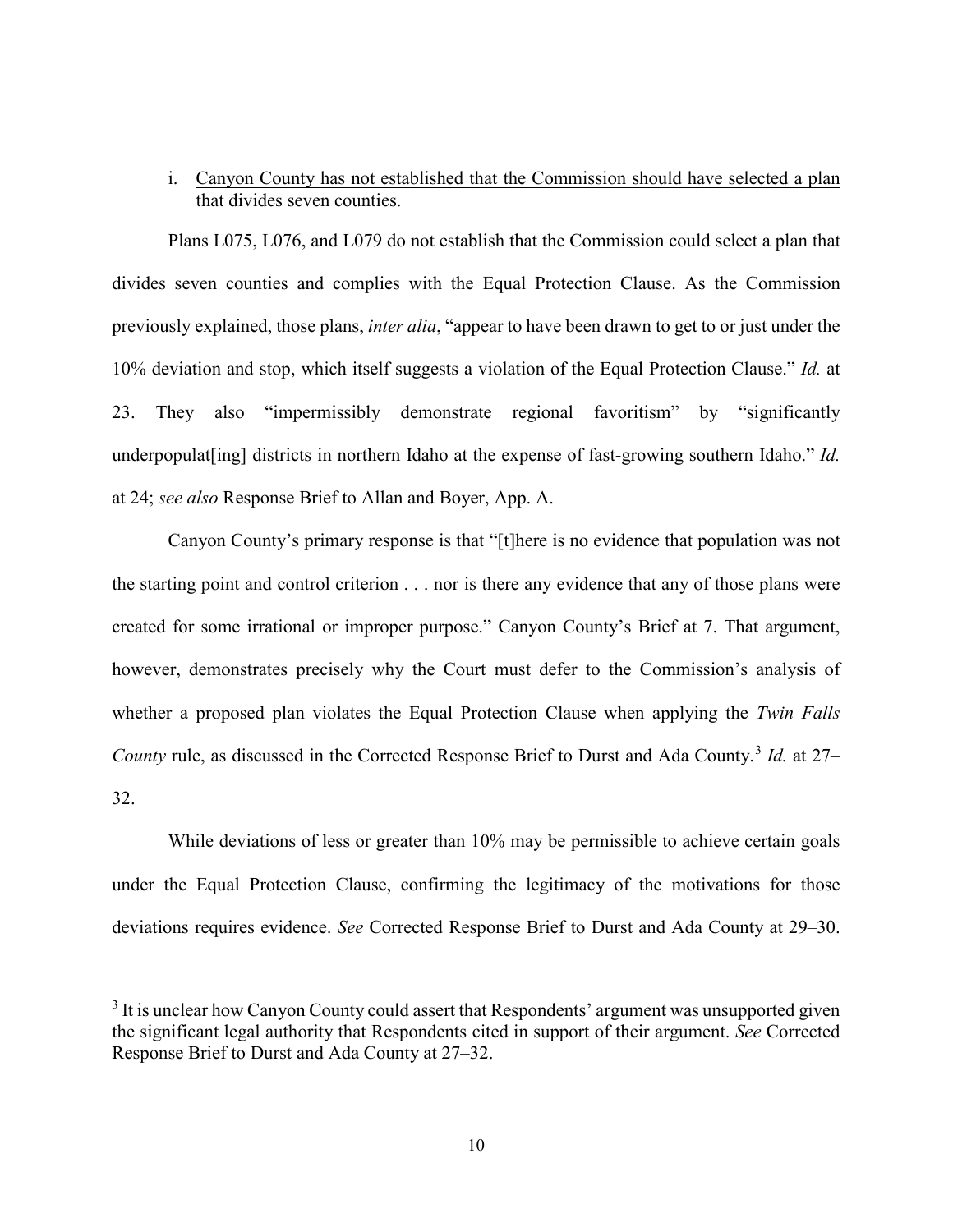There are no guardrails on the development of third-party plans, nor is there any requirement that third-party plan drafters admit their true motivations. *Id.* at 30–31. When a third party submits a plan to the Commission, the Commission does not have the power to thoroughly investigate or scrutinize the submitter's motivations. *Id.* at 30. And this Court reviews legal challenges to legislative plans as appeals, meaning the Commission does not have the opportunity to take discovery and submit evidence. *Id.*

So the rule in *Twin Falls County* coupled with opportunities for the public to submit legislative plans presents a Catch-22. According to Canyon County (and the other Petitioners), if a proposed plan has less than a 10% deviation and has the fewest number of county splits, then the Commission *must* adopt it to comply with *Twin Falls County*. The Commission is unable to consider the motivations underlying the plan because there is no mechanism to scrutinize the submitter's true motivations, such as by taking discovery or presenting evidence. Canyon County's approach would remove all discretion from the Commission, despite the presumption of good faith to which it is entitled and the significant transparency requirements for its work, and bestow discretion and deference upon the unknown third-party map drawer. Canyon County's approach violates the Equal Protection Clause, and it deprives Idahoans of a legislative plan designed to provide them equal voting power.

To avoid that untenable outcome, the Court should grant deference to the Commission's evaluation of the Equal Protection Clause issue. Although detailed evidence was not available, the Commission utilized its collective experience to discern constitutional infirmities apparent on the face of Plans L075, L076, and L079, and rather than turn a blind eye to those issues, it concluded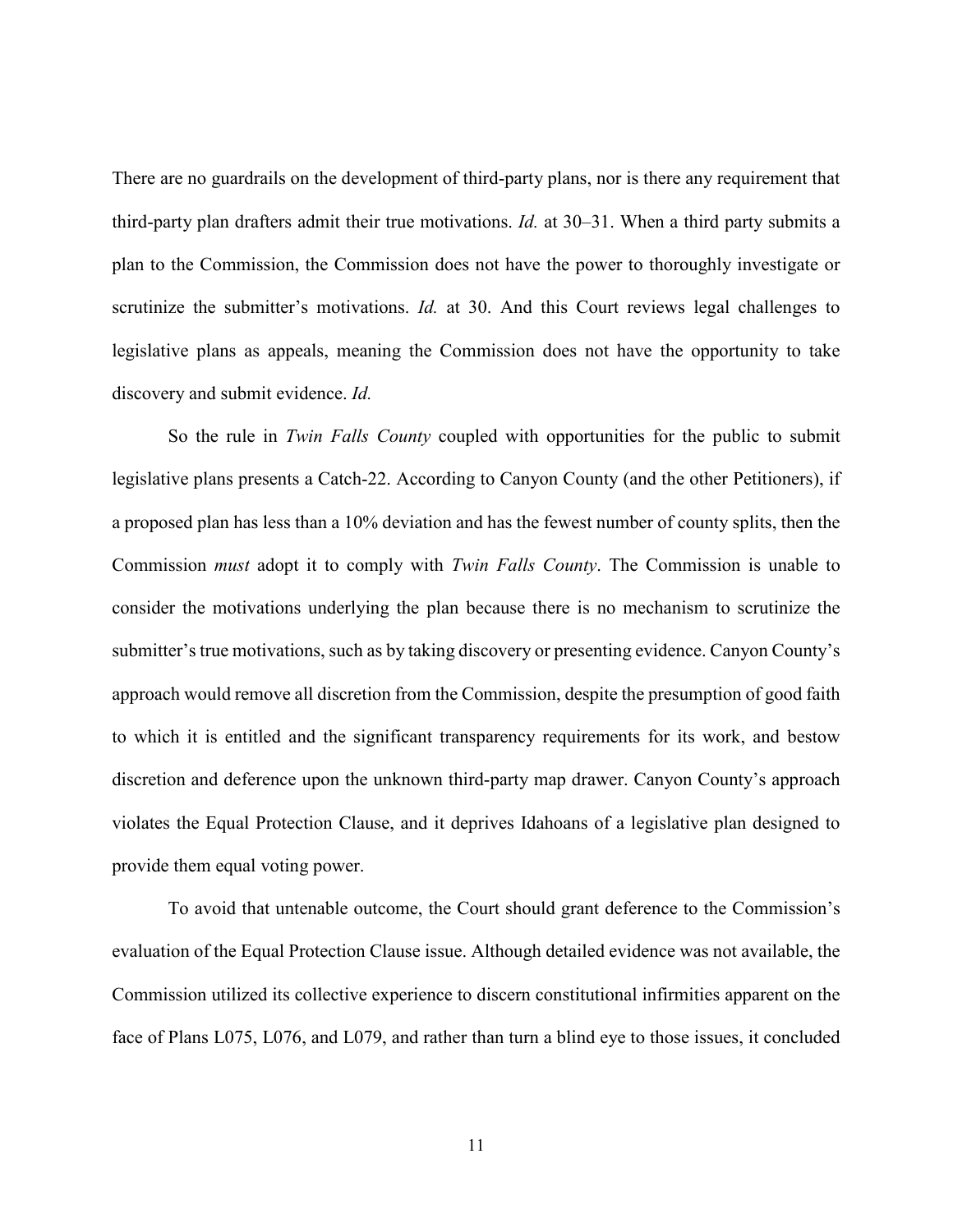that the plans violated the Equal Protection Clause. On an appeal with no opportunities for discovery, the Court should defer to the Commission's reasonable determination. The alternative is to allow an individual to escape any scrutiny of his or her motivations and to compel the Commission to adopt his or her proposed plan simply by drawing a map that advances potentially nefarious aims and slips just under the 10% deviation line.

In an effort to discredit the Commission's review of the seven-county-split maps, Canyon County makes two additional flawed arguments. First, Canyon County ignores the overpopulation of southern Idaho in order to minimize the underpopulation of northern Idaho. Canyon County's Brief at 8. But the two conditions do not exist in vacuums. It is the combination of the regional underpopulation of northern Idaho *with* the regional overpopulation in fast growing southern Idaho that is significant and constitutionally flawed. *See* Response Brief to Allan and Boyer, App. A. And while a 10% deviation is not a safe harbor, in the context of Canyon County's attempt to justify the regional favoritism at play as falling within 10% deviation, Plan L079's deviation is notably only five people away from a deviation that would render it presumptively unconstitutional. *See* Second Transmittal of Record, Plan L079 Population Summary. Further, this Court should resist misapplying the U.S. Supreme Court's analysis in *Brown v. Thompson*, where the Court looked only at whether it was a violation of the Equal Protection Clause for Wyoming law to require that Niobrara County have a representative. 462 U.S. 835, 838–48, 103 S. Ct. 2690, 2694–99, 77 L. Ed. 2d 214 (1983). The U.S. Supreme Court expressly disavowed addressing the question of whether the population deviations statewide throughout Wyoming's representative districts violated the Equal Protection Clause. *Brown*, 462 U.S. at 846, 103 S. Ct. at 2698.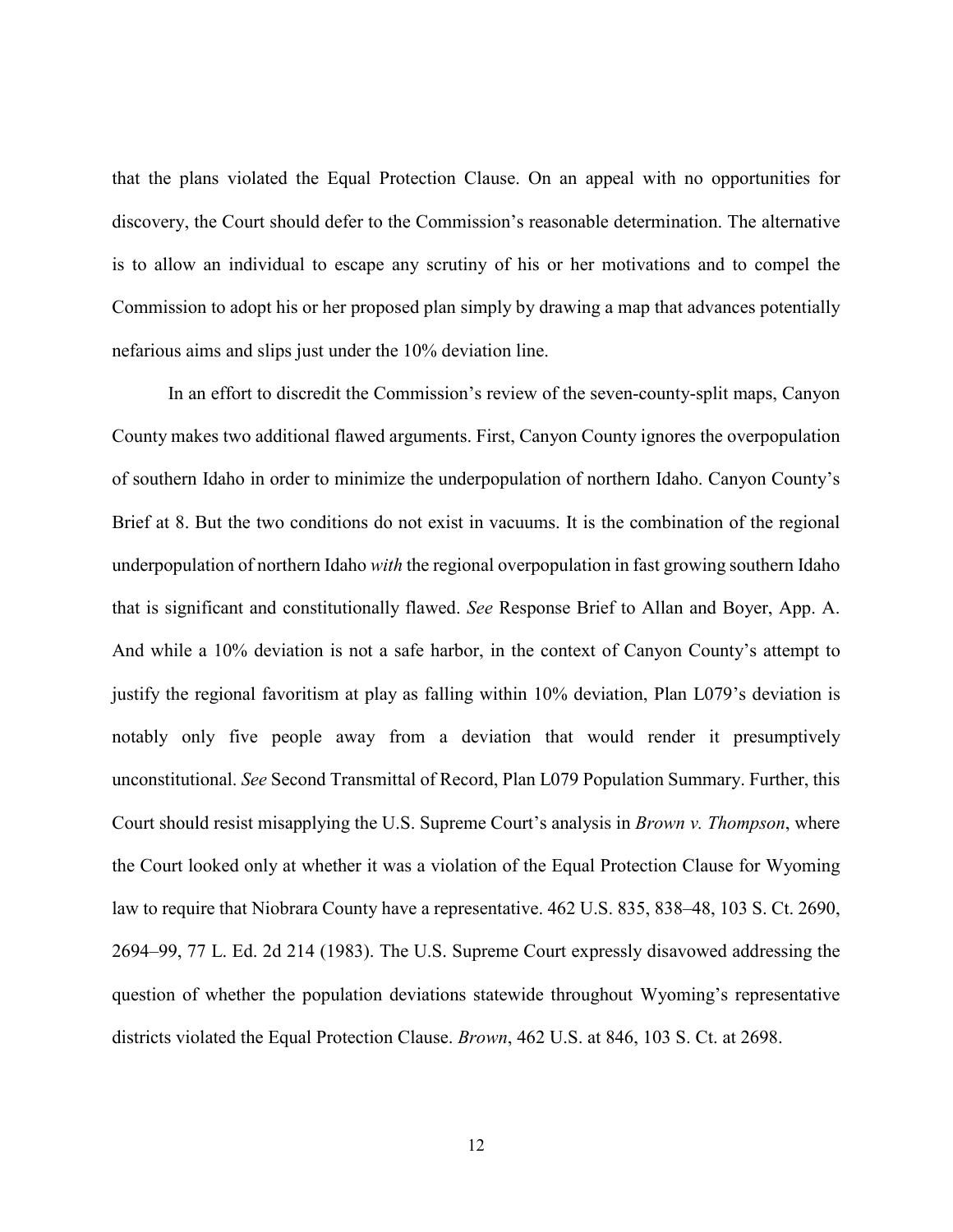Second, Canyon County offers an apples to oranges comparison of the Commission's map against the Commission's evaluation of third-party maps in a mistaken effort to delegitimize the Commission's evaluation of the third-party maps. Canyon County's Brief at 10. *Twin Falls County* required the Commission to scrutinize the third-party maps for any signs of arbitrariness or discrimination in the purported application of a legitimate policy justifying deviation and for any evidence that there was something other than a legitimate state policy justifying deviation at play. *See* Corrected Response Brief to Durst and Ada at 23–27. The Commission's scrutiny had to be searching, given that the Commission did not have any evidence as to the true motivations of the third-party plan drafters. The Commission analyzed its own map differently because it did not need to scrutinize its own motivations—it knew it was carrying out the legitimate state policy of minimizing county splits. Canyon County's error extends to its citation of *Bonneville County v. Ysursa*, 142 Idaho 464, 129 P.3d 1213 (2005). Canyon County's Brief at 9. There, this Court's analysis turned on scrutinizing the Commission's true motivations in adopting a plan with alleged regional deviations (the Court disagreed that regional deviations even existed). *See Bonneville County*, 142 Idaho at 470–71, 129 P.3d at 1219–1220. That analysis is inapplicable to the Commission's review of third-party maps for compliance with the Equal Protection Clause.

## ii. The Commission is not required to consider the total number of external divisions.

Canyon County candidly acknowledges that *Twin Falls County* does not require the Commission to consider the number of times a county is externally divided, as it instead asks the Court to "clarify or expand the interpretation of the Idaho Constitution." Canyon County's Brief at 11. This tacit admission that the Commission properly followed this Court's interpretation of

13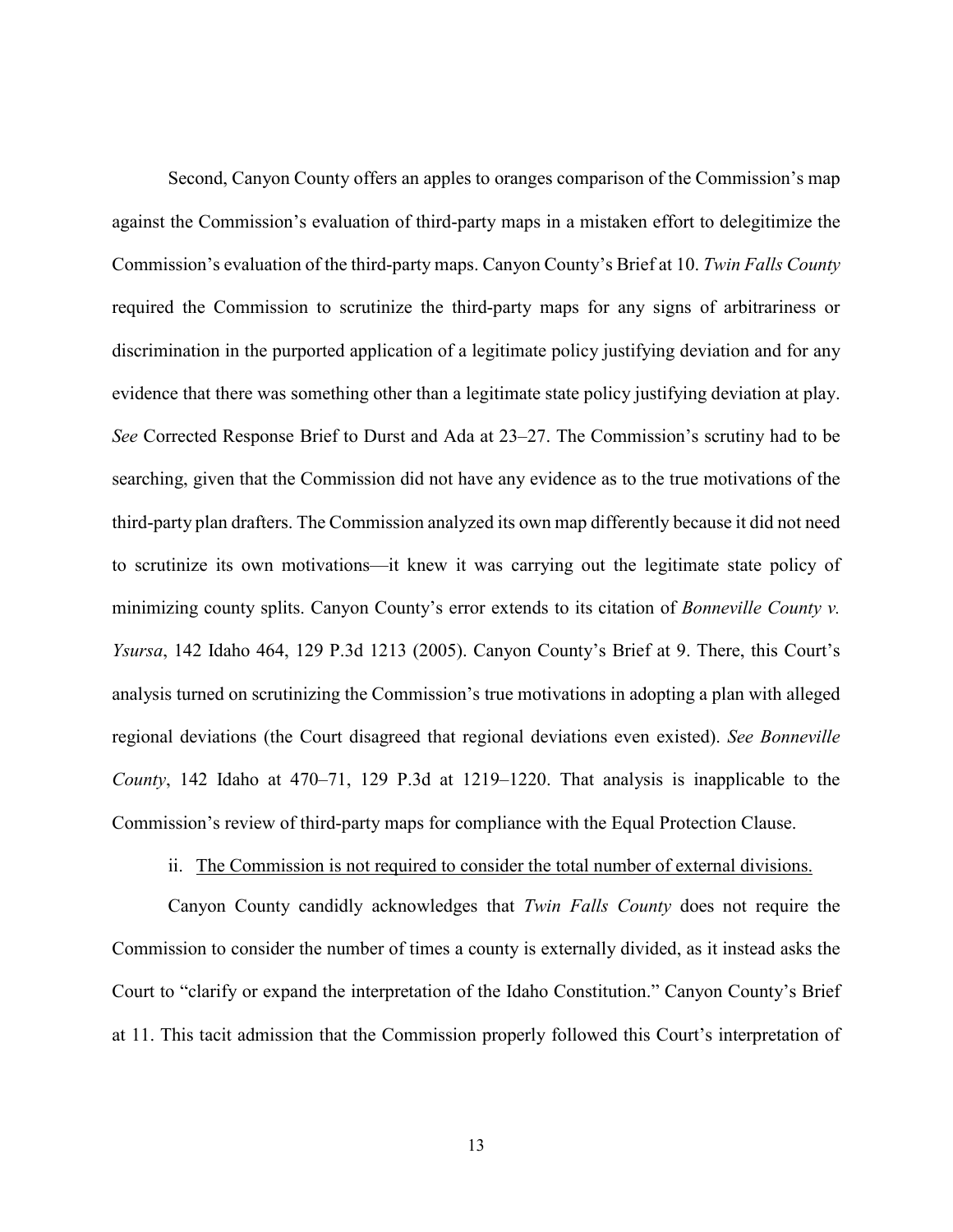the Idaho Constitution is correct. As the Commission explained in greater detail in its response to Durst and Ada County, this Court held in *Bingham County* that the Commission must select internal divisions over external divisions only to achieve a specific purpose: ideal district size. *See* Corrected Response to Durst and Ada County at 37–38. Canyon County cannot be divided only internally to form districts with an ideal district size, as on average its districts would be either overpopulated by about 10% or underpopulated by about 12%. Final Report at 21.

Ironically, as Petitioner Stucki points out, Canyon County appears to advance a rule that would *reduce* the voting power of its citizens. *See* Stucki Reply Brief at 9–10. If Canyon County were divided internally four times, then its citizens would vote for fewer legislators (12 instead of 18) and would live in overpopulated districts. If Canyon County were divided internally five times, it would be given extreme preference over the rest of the state (an average underpopulation of 12%) and its citizens would still vote for *fewer* legislators (15 instead of 18). Final Report at 21. Canyon County's proposed rule would also straitjacket the Commission's decision-making, meaning that the Commission's careful work of touring the state, taking months of public testimony, and giving the public's testimony sincere consideration would be reduced to just a computer performing a mathematical test: 10% deviation plus the fewest number of county splits plus the fewest number of divisions per county would equal the only possible reapportionment plan under Canyon County's rule. But this rule would violate the Equal Protection Clause and also mean that there could never be any consideration of any communities of interest other than counties. While two county petitioners apparently find this attractive, at least temporarily, such a rule would come at the expense of all other communities of interest, such as tribal reservations.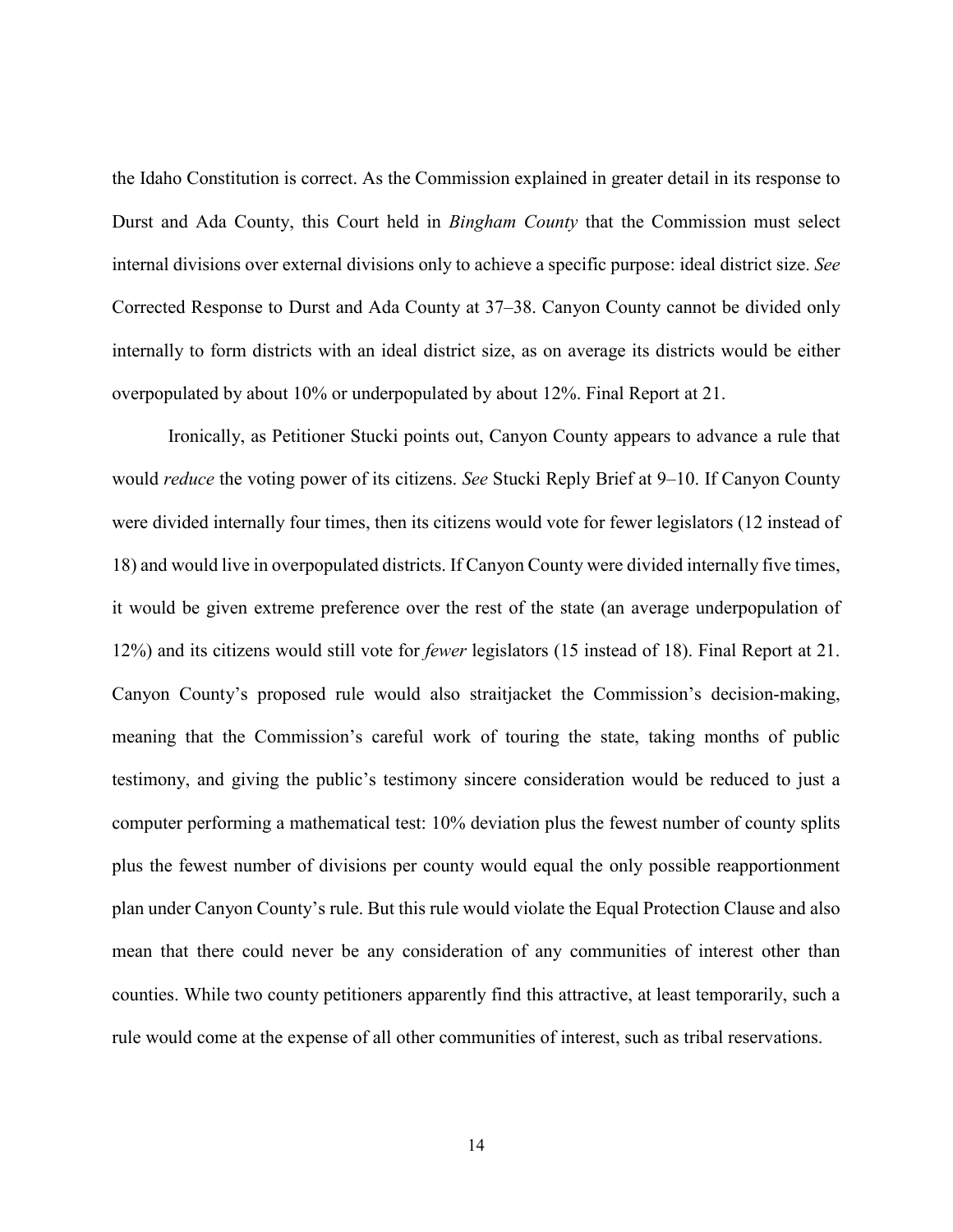Because Canyon County cannot be divided internally to reach ideal district size, *Bingham County* is inapposite. As a result, the Commission had to rely on this Court's holding in *Twin Falls County*: deciding whether the county divisions in districting plan complies with article III, section 5 of the Idaho Constitution "can be determined *only* by counting the *total number of counties*  divided under the plan." 152 Idaho at 349, 271 P.3d at 1205 (emphasis added). The Commission followed that directive. Now Canyon County, like Petitioners Durst and Ada County, wants to change the rules. But *stare decisis* requires continued adherence to *Twin Falls County* "unless it is manifestly wrong, unless it has proven over time to be unjust or unwise, or unless overruling it is necessary to vindicate plain, obvious principles of law and remedy continued injustice." *Ware v. City of Kendrick*, 168 Idaho 795, --, 487 P.3d 730, 736 (2021) (quotation omitted). Canyon County has not satisfied that high bar, asserting only that the Idaho Constitution "could reasonably be interpreted" differently while acknowledging that the alternative reading "may not be possible to strictly follow." Canyon County's Brief at 10.

#### **C. Petitioner is not entitled to attorney's fees.**

Canyon County does not request attorney's fees in its petition, but does so cursorily in its brief "[t]o the extent that the Court interprets the provisions of Idaho Code section 12-117(4) to be mandatory[.]" Canyon County's Brief at 3. Idaho Code § 12-117(4) allows for fees and expenses in civil proceedings between governmental entities. A governmental entity "means any state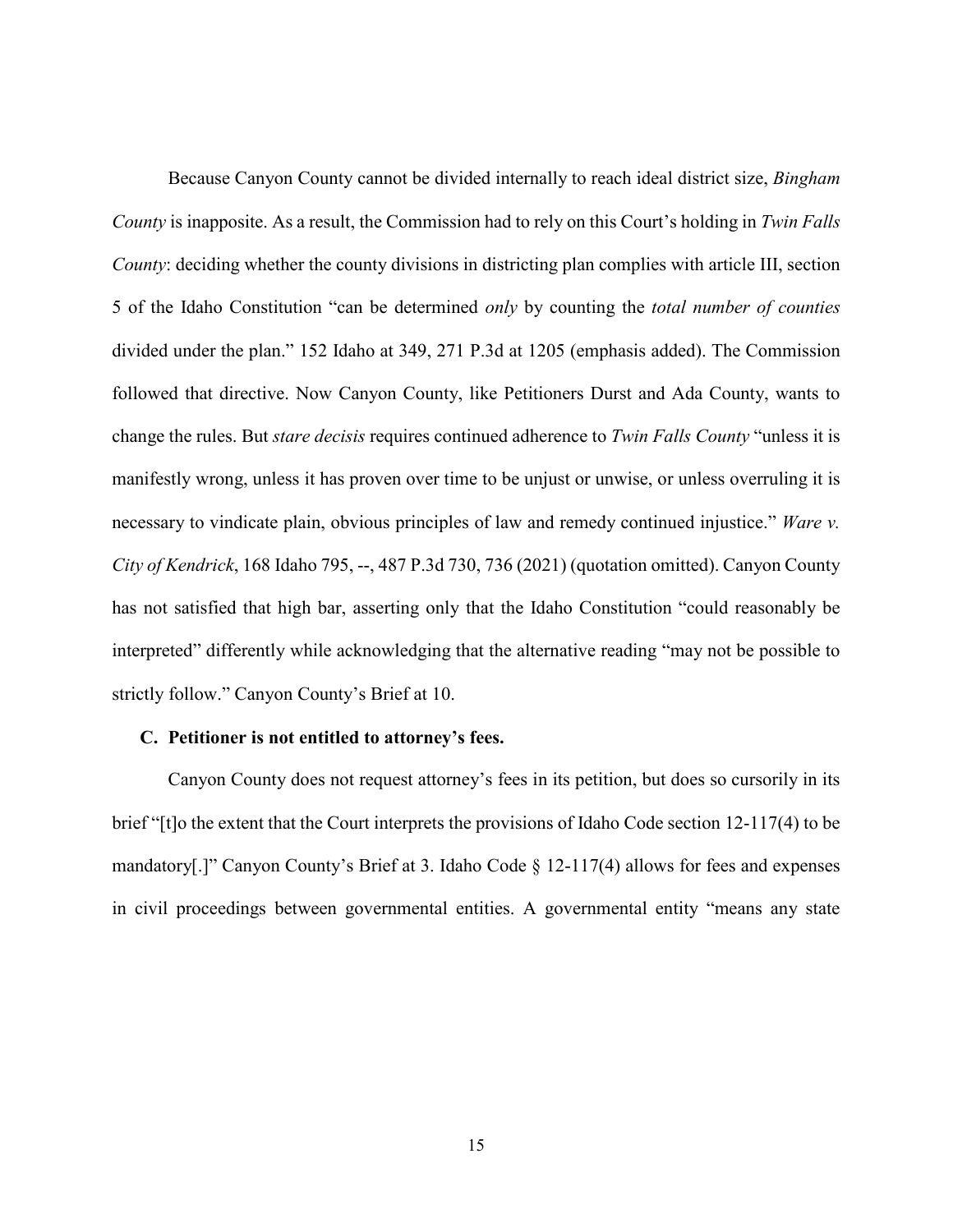agency or political subdivision." *Id.* The Secretary of State is not a state agency or political subdivision. *Coeur D'Alene Tribe v. Denney*, 161 Idaho 508, 524, 387 P.3d 761, 777 (2015).

Further, as this matter is an appeal of the Commission's Final Order per Idaho Code § 72- 1509(1), it is not a civil judicial proceeding under Idaho Code § 12-117(4). "A petition for judicial review of an agency action is neither an administrative proceeding nor a civil judicial proceeding[.]" *Laughy v. Idaho Dep't of Transp.*, 149 Idaho 867, 877, 243 P.3d 1055, 1065 (2010) (analyzing attorney's fee request under section 12-117(1) that contains the same language of civil judicial proceeding). Thus, even if Canyon County were to prevail, and it should not, it is not entitled to an award of attorney's fees.

### **V. CONCLUSION**

For the foregoing reasons, Respondents request that the Court declare the final legislative redistricting plan adopted by the Commission constitutional. Respondents further request that the Court refuse to issue the requested writ of prohibition and that the Court deny all other relief requested by Intervenor-Petitioner Canyon County.

DATED this 3<sup>rd</sup> day of January, 2022.

STATE OF IDAHO OFFICE OF THE ATTORNEY GENERAL

By: */s/ Megan A. Larrondo* MEGAN A. LARRONDO Deputy Attorney General